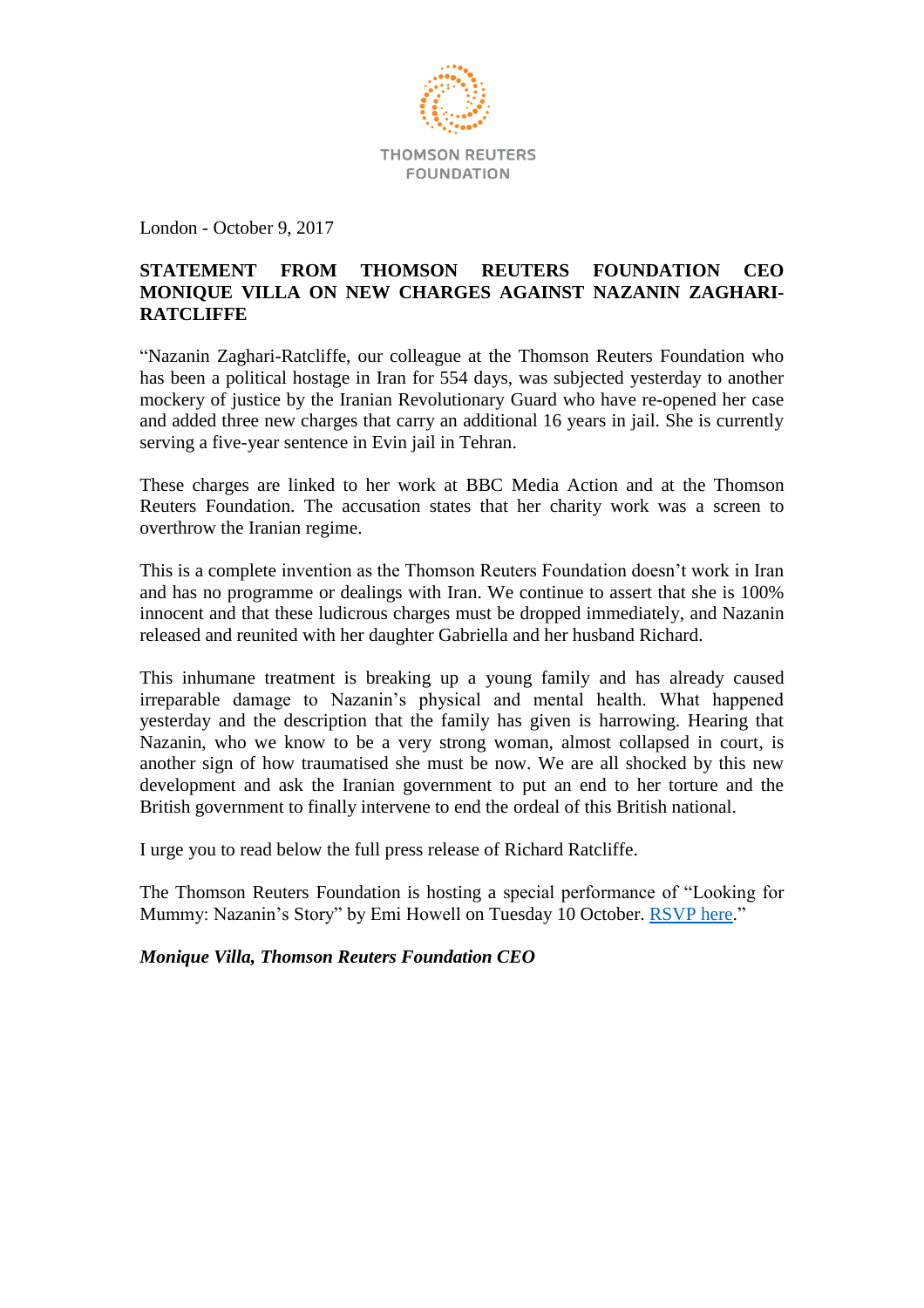

# **Nazanin taken to Court with new charges, threatened with additional 16 year sentence**

# **Summary – Nazanin taken to court yesterday**

The Free Nazanin campaign can confirm that yesterday Nazanin was taken to court, and informed that a new case had been opened against her at the insistence of the IRGC. The new charges in this case carry a sentence of 16 additional years imprisonment.

Her family have paid bail to prevent her being put back into solitary.

Nazanin and the rest of her family are bewildered at this turn. Her family are calling on the Iranian Ambassador and UK government to condemn this new abuse of her by the Revolutionary Guard.

## *For Quotations see end of press release*

## **New Case Opened Against Nazanin**

Nazanin's new case was reviewed by Judge Ghanaatkar of Branch 33 Court (Sub-Branch 1) inside Evin Prison. (formal name is Shahid Moghadas branch). Judge Ghanaatkar is the Head of Interrogations in Evin Court. This is the same Court and Judge that handled the initial stages of Nazanin's original trial back in August 2016.

The Judge informed Nazanin that they had decided to reopen her case. He had received a new file of 200 pages from the IRGC interrogators. After 19 months imprisonment, he had received three new charges, which amounted to an additional 16 years imprisonment.

He asked her as he questioned her: What is it about you that Sepah (the IRGC) are so resistant to releasing you?

The three new charges that he questioned her on have previously been mentioned as accusations made of her charity work etiher in the Iranian media or in her previous trials:

- 1. That she had joined organisations specifically working to overthrow the regime. His questions referred to her media charity work in London.
- 2. That she had been paid by these organisations working against the regime. This refers to the fact that she was a paid employee of Reuters and the BBC in London.
- 3. That she once attended a demonstration outside the Iranian Embassy in London – a photo was found from searching her private email account.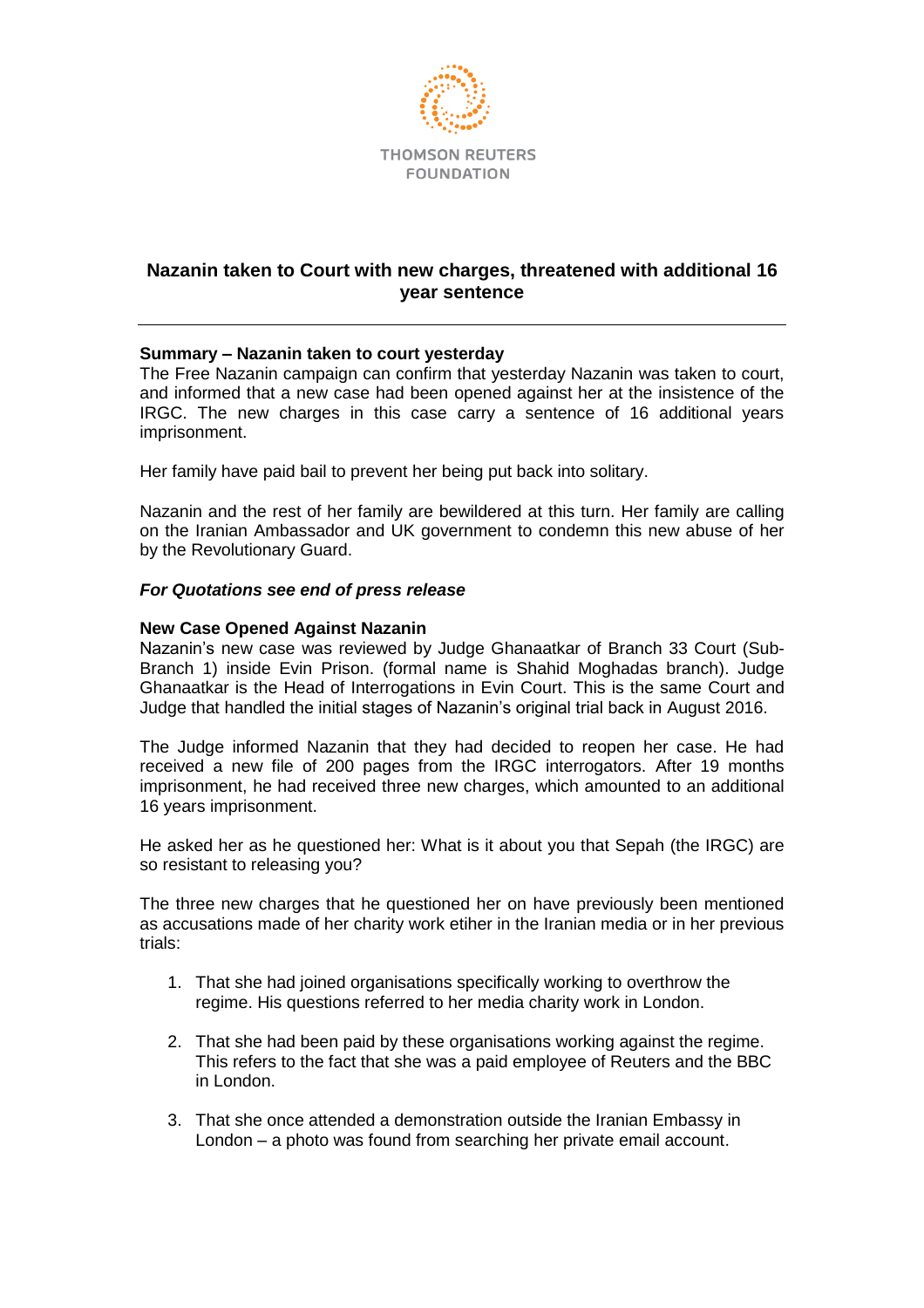

The Judge dismissed one of these charges, arguing that receiving her salary for her job in London was not a distinct crime from the first charge, and so did not type it up on the charge sheet. He noted that he was defending her on that.

Nazanin signed to say she rejected all these new charges. She does not accept them as new crimes. They are again simply accusations that she works for Reuters in London and used to work for the BBC, now claimed to be a crime worth 16 years.

The significance of the new charges is that Nazanin was legally eligible for early release under Iranian law from next month. The additional charges as signed by the Judge yesterday would remove that eligibility for a number of years.

Nazanin was not allowed to have a lawyer present during this hearing. She was allowed to call her lawyer following the hearing. (Her second lawyer, since the first still has a legal case against him personally hanging over him for his defence of her). He had not been informed about the new charges, and was shocked – as he was still in negotiations with the Judiciary over her temporary release.

No date and Judge for the full trial has yet been assigned.

#### **Bail Provided to Prevent Nazanin Being Returned Solitary Confinement**

So that Nazanin was not put back into solitary confinement under IRGC control again Her family were required to come and pay bail, for the new charges, pending any new interrogations legally allowed for these new crimes.

Nazanin's father went to meet the judge, and told to bring his payslips. The family were only told by the Judge that this payment was necessary for her application for furlough (temporary release) – though they had already been asked to prepare the deeds of the family home for this. They were not told about the new charges until they saw Nazanin at a scheduled family visit.

The additional sentencing was alluded to, as Judge Ghanaatkar told Nazanin's parents that the IRGC wanted to sentence Nazanin to 21 years, and accused her of attempting to overthrow the regime, and receiving money from foreign organisations.

The Judge ruled that her family needed to pay a sum of 30 million toman (approximately £6,000) as additional bail to prevent her being moved to solitary for these charges.

#### **Devastated Impact**

During the course of the hearing, Nazanin said she felt very ill. She was shocked, having been promised temporary release by the Judiciary only 2 weeks earlier. She cried all the time, and nearly passed out. She couldn't believe the heavy blow.

Initially Nazanin was called in to see the Judge alone. But when she began uncontrollably crying, one of the female guards was also brought in. She told the Judge repeatedly: You know she has to go to see a psychiatrist. You know that she is taking pills for her depression. And you know that she is a calm prisoner. She does not cause trouble.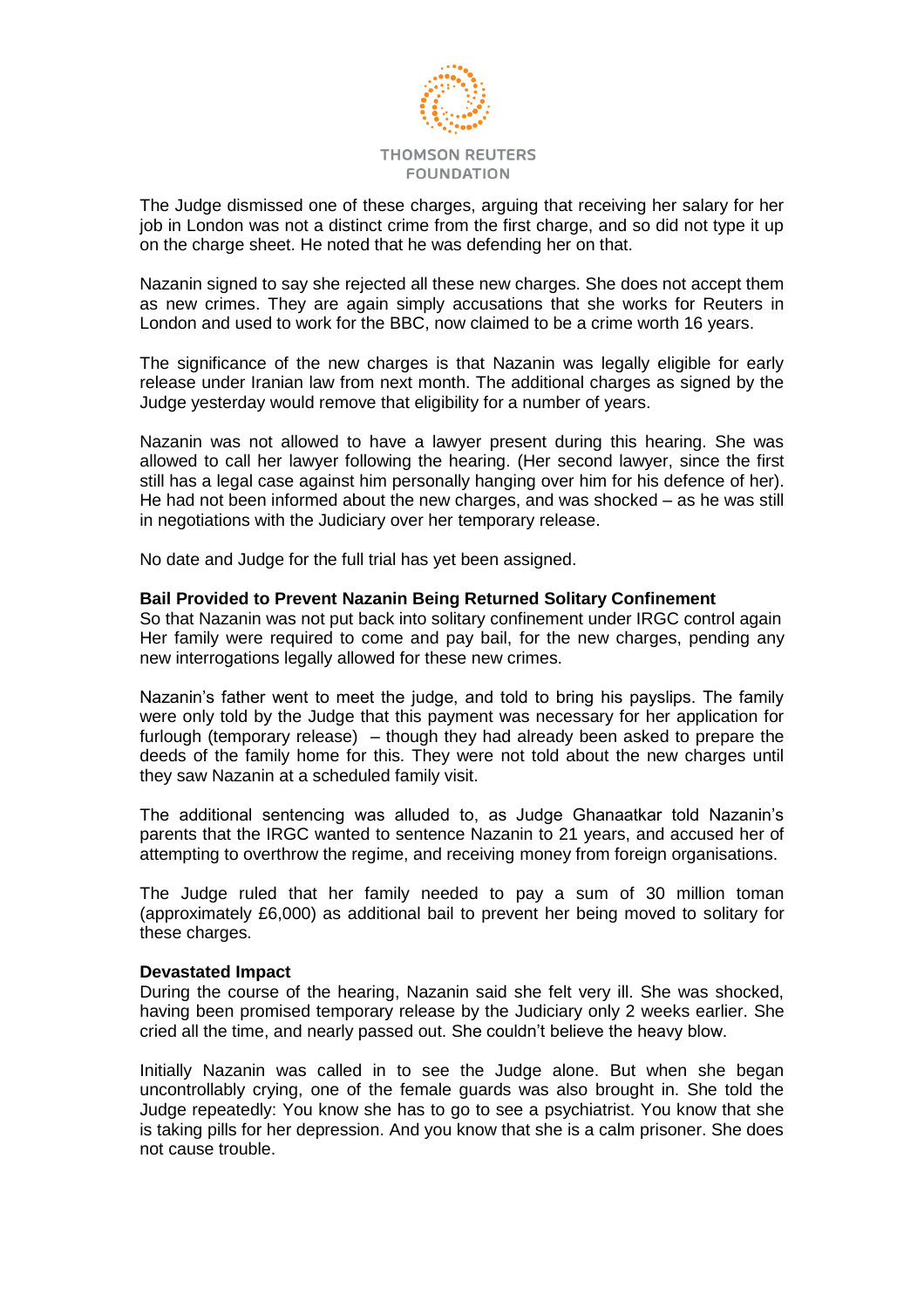

He said he knew very much.

When the Judge had finished his questioning, he typed up his Judgement for her to sign whether she agreed or disagreed. Nazanin said she was unable to walk with the shock, but sat there half paralysed. When she had to leave her chair, she could not walk to the table normally. Her legs went numb, and she had to crawl. Her hands were shaking as she signed.

Hours later she reported to her family that her legs were still numb, that she still had a very high heart rate.

Nazanin insisted that she was the one to tell her mother, only during yesterday's family visit. The family all cried again yesterday, though not in front of Nazanin when she had been reassuring them.

She also told them on Saturday, that she had been to see an optician. Her eyesight has deteriorated significantly in prison.

## **Incredulity at the Invented Charges:**

During the pre-court hearing, Nazanin asked: *"How is it that two weeks ago Sepah [the IRGC] wanted to give me temporary release, and now they are inventing new charges? What is going on?"* 

The Judge did not look up from his desk during the hearing. Nazanin asked him to look her in the eye, but he said that he did not want to.

So she said: *"OK. Please listen. You know this is unfair. If you take a decision today that means that you keep me here one day longer, if you prosecute me in this way, in the next world you must answer to God. Whatever decision you make today you personally are responsible for it before God – for the damage you do to my daughter and her rights."*

*"You might not call me a proper Muslim. But you are one. You pray. You fast. When I lose hope and tell my husband that God doesn't care for me, he calms me down and tells me that God's love will eventually win, and the Truth will prevail."*

The Judge said quietly. *"That is very true. Your husband knows something."*

Nazanin is the only female prisoner in Evin prison with a child aged three or under. The management called to confirm yesterday.

## **Demands: Time for Iran and UK to condemn – People before Profits**

These new charges invented by the IRGC come in the wake of diplomatic efforts at UNGA two weeks ago. When the Prime Minister and President Rouhani met in New York, Theresa May encouraged President Rouhani to find a humanitarian solution for Nazanin's case, and President Rouhani undertook to address humanitarian concerns.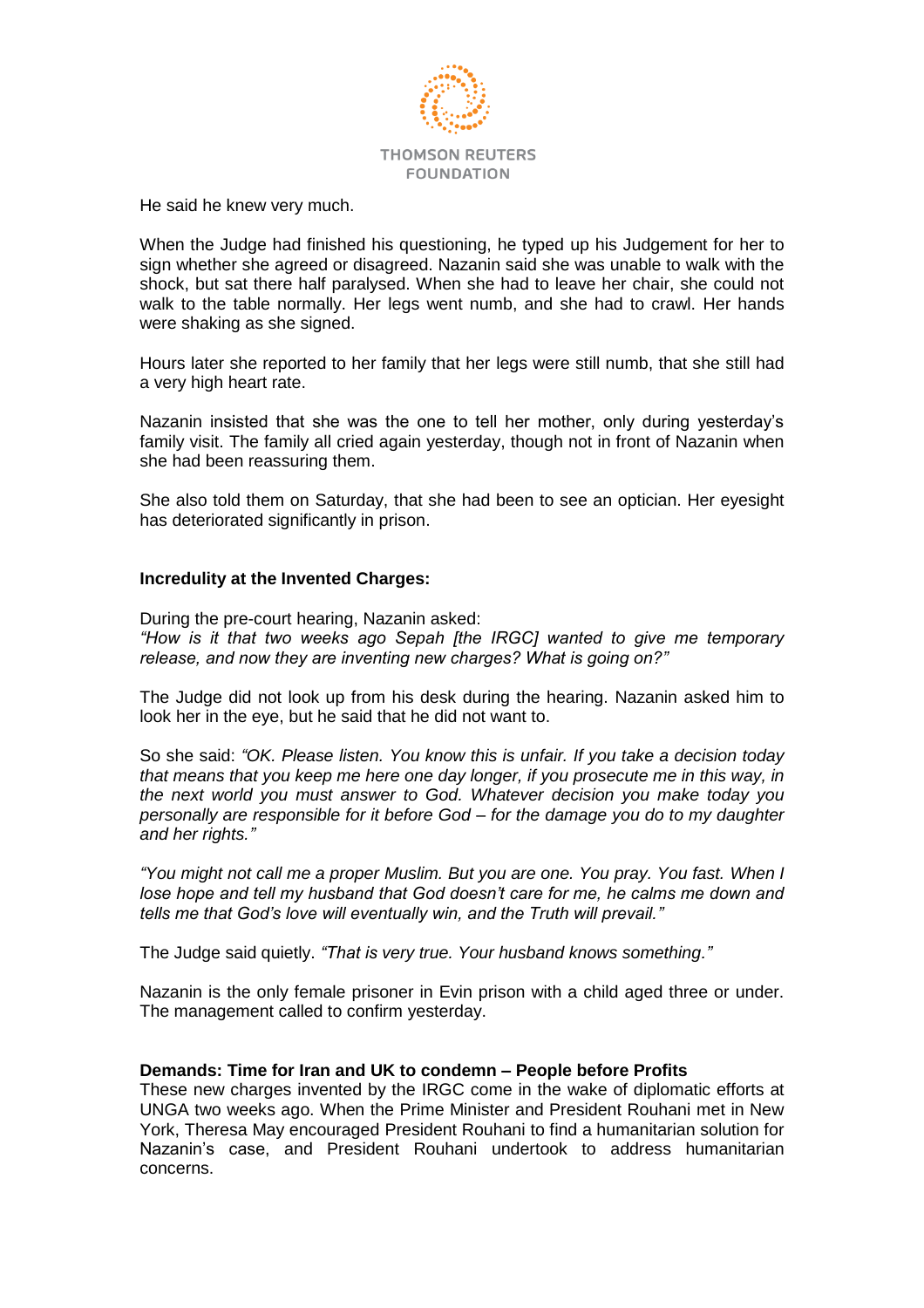

When asked about the unconscionable aspects of Nazanin's detention by CNN's Chrisitanne Amanpour, President Rouhani also told CNN that he had a different view to the Judiciary on the cases of dual nationals. See: <http://edition.cnn.com/videos/world/2017/09/26/intv-amanpour-rouhani-prisoners.cnn>

The Foreign Secretary stated at UNGA two weeks ago that progress in the Iranian-UK relationship should depend on a resolution for Nazanin's case and for the other consular cases. See: <https://twitter.com/BorisJohnson/status/910186544228655106>

However, that same week the UK and Iranian governments signed the biggest post-JCPOA contract between Iran and Britain, unveiling a new \$600 million contract at a signing ceremony in London between the Iranian Ministry of Energy and the UK company Quercus to develop a new solar farm in Iran.

[http://www.telegraph.co.uk/business/2017/09/20/uk-fund-build-one-worlds-biggest](http://www.telegraph.co.uk/business/2017/09/20/uk-fund-build-one-worlds-biggest-solar-farms-iran/)[solar-farms-iran/](http://www.telegraph.co.uk/business/2017/09/20/uk-fund-build-one-worlds-biggest-solar-farms-iran/)

Last week a further MOU was signed between the London Chamber of Commerce and the Tehran Chamber of Commerce in the presence of Lord Lamont, the Prime Minister's Trade Representative with Iran, stressing Britain had a positive attitude to Iran now to encourage further UK-Iranian business. <http://en.mehrnews.com/news/128342/Iran-Britain-ink-MoU-to-deepen-trade-ties>

Both governments are happy to proceed with these corporate deals while Nazanin remains in prison.

Our view as a family is that such promotion of business risks irresponsibility, and not only cold heartedness, to send people to do business in a context when they can be held as a bargaining chip to protect IRGC interests, and no one is willing to speak out against them.

The impact of the IRGC's manoeuvring and bargaining is an abuse of Nazanin and her family that meets the international standards of torture, that must be defended against – by both her governments.

Both the British government in Parliament, and the Iranian Ambassador to the UK need to make public statements this week:

- Affirming in public that Nazanin and her family have been abused enough, and that she is entitled to be defended;
- Criticising the IRGC's abuse of the Iranian legal system to bargain with Nazanin's life in this way;
- Acknowledging that the failure of the Iranian authorities to uphold their own laws, and the failure of the UK to speak out clearly against it, is bad for UK-Iranian business.

For their own interests, it is time for the UK and Iranian governments to condemn these latest charges, as making a mockery of Iranian justice.

# **Campaigning Next Steps**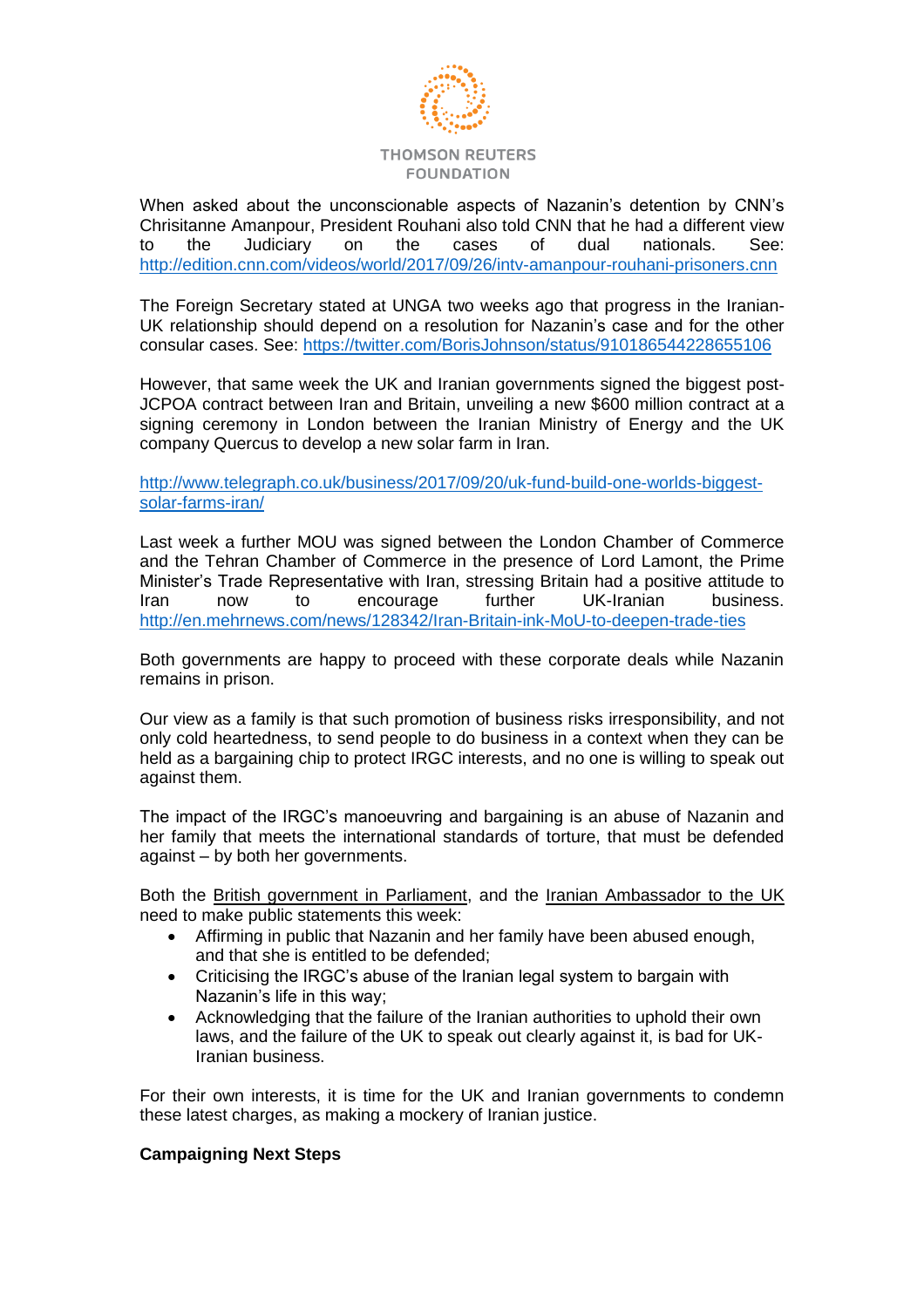

We have two Campaigning events this week, so that Nazanin knows she is not forgotten:

On Tuesday 10 October, Reuters are hosting a showing of the play on Nazanin, Looking for Mummy, from 18.00 pm at their Canary Wharf auditorium. For more information, contact: [Zeina.Najjar@thomsonreuters.com](mailto:Zeina.Najjar@thomsonreuters.com) Or:<https://www.howellproductions.co.uk/looking-for-mummy-nazanin-s-story>

On Wed 11 October, Amnesty UK are organising an event in Parliament Sq for Nazanin and Kamal Foroughi, between 11am-midday. They will be laying out the hundreds of Tulips that have been made by Amnesty supporters throughout the country.

For more information, Neil Durkin: [Neil.Durkin@amnesty.org.uk](mailto:Neil.Durkin@amnesty.org.uk)

Contact: Richard Ratcliffe<br>
Email: free.nazaninratcli Email: [free.nazaninratcliffe@gmail.com](mailto:free.nazaninratcliffe@gmail.com)<br>Tel: +44 7867 198 082 +44 7867 198 082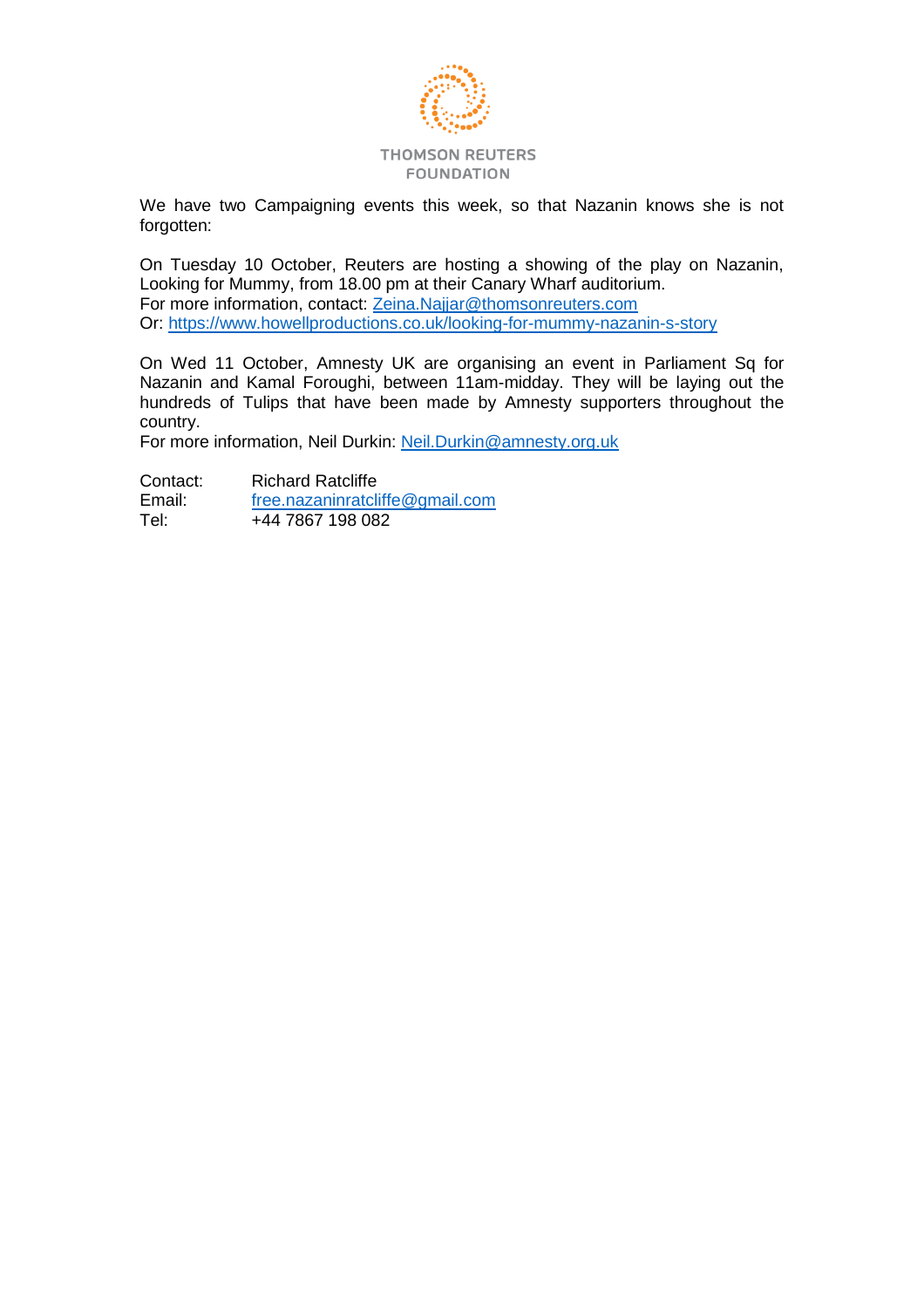

# **Quotations from Nazanin and from Richard Ratcliffe**

*Quotations from Nazanin:*

*"Last night when I was told I was going to be taken to court in the morning, I thought it might be to send me on furlough (temporary release). So I wrote myself a note to look back at in future – saying I don't know how I will feel tomorrow night. I don't even know where I will be sleeping. Now I look again at that note. I was not expecting this."*

*"Going there to that court, seeing them, and answering the same old questions made me have a heart attack. I nearly passed out. I haven't physically recovered yet. My legs are still numb. My heartbeat still high."*

*"I have always been honest with them about what I have done and who I worked for. I* was not trying to overthrow the regime. I love my country. It is ridiculous. I have not *done anything since I was sentenced. I have just been a prisoner in the corner, enduring quietly. What have they done this for?"* 

*"I am tired, and hopeless. I don't know why God is doing this to me. It sank inside me what happened in the morning. Today was hell. It feels like I have been sent back further from you. It feels like I have gone backwards."*

*"I am so tired. Recently I thought it was the beginning of the end. But now I am back to the beginning. My life is slipping away from my hands, and I can't do anything. I just want to come home."*

*"The truth shall prevail – I haven't done anything wrong, and I am paying the price for something else. This is unjust. The people who have made these decisions will be punished. Every day that they are keeping my daughter away from me, from both her parents, they will be punished. I am confident of that."*

*Quotations from Richard (Nazanin's husband):* 

*'I have told Nazanin that these are just games by the IRGC – games that look more and more desperate games – inventing new charges to prevent her early release does not make them look intimidating. It makes them look foolish."*

*"It also brings the integrity of the Iranian legal system into question – as the IRGC play their games with my family's lives, look to extract more privileges from the Iranian and UK governments. They are treating their justice system like a bazaar – making up stories to get a higher price. They are bringing their country to shame."*

*"The Iranian Ambassador and the UK government need to stand up, and say they will protect British Iranians. It is not enough just to focus in public on their business deals, and to keep a silent pretence. It looks like heads in the sands."*

*"Thanks to the Revolutionary Guards' antics, this is a justice system that can no longer look its victims in the eye, can no longer look itself in the mirror."*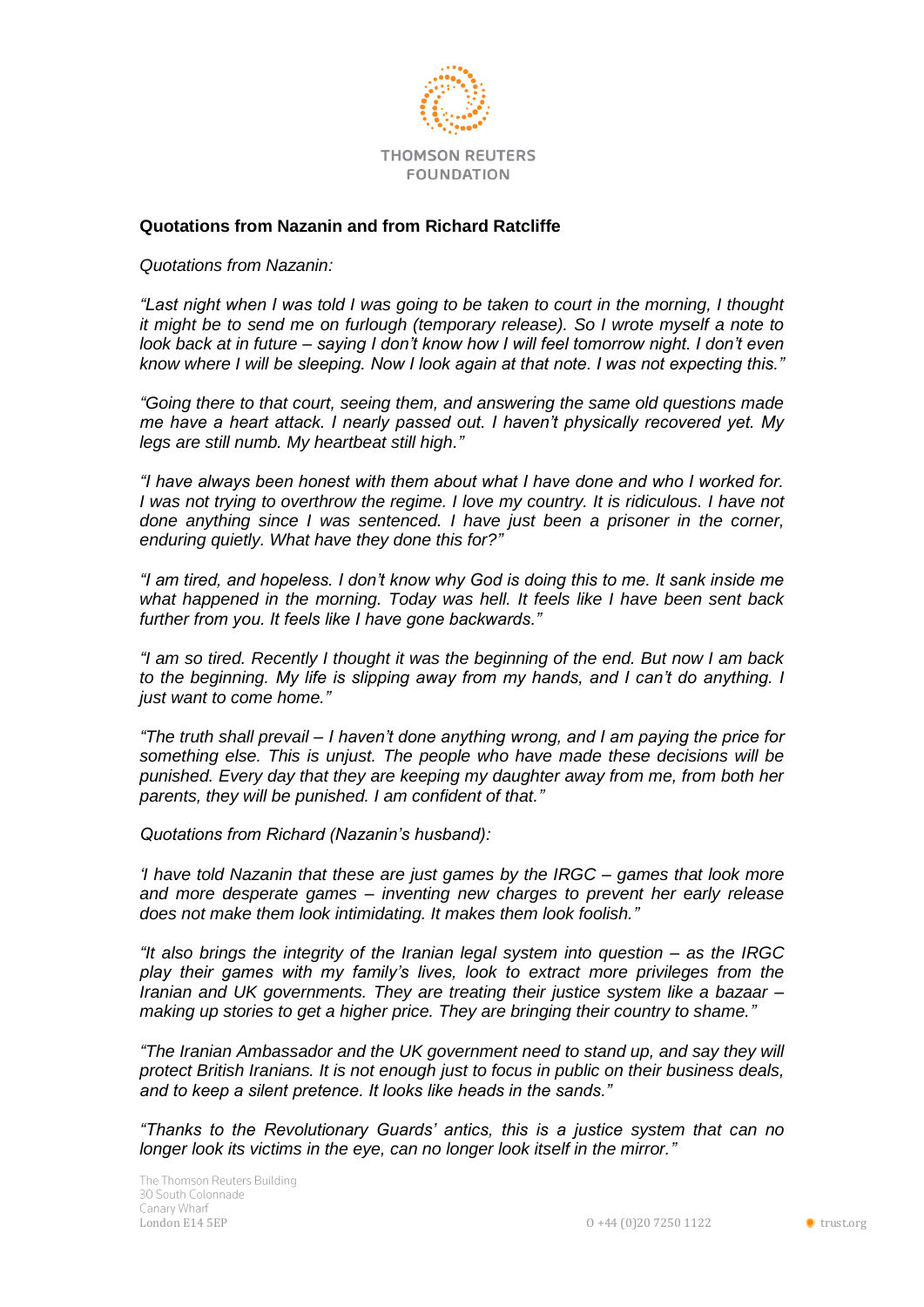

*"It is not melodramatic to say what is happening to Nazanin is torture. Look at the impact on her. Justice must be done. The Iranian government needs to stand up for its citizens – it is what President Rouhani was elected for, to stop the abuse of Iranian citizens by the IRGC who are protecting only their own economic privileges."*